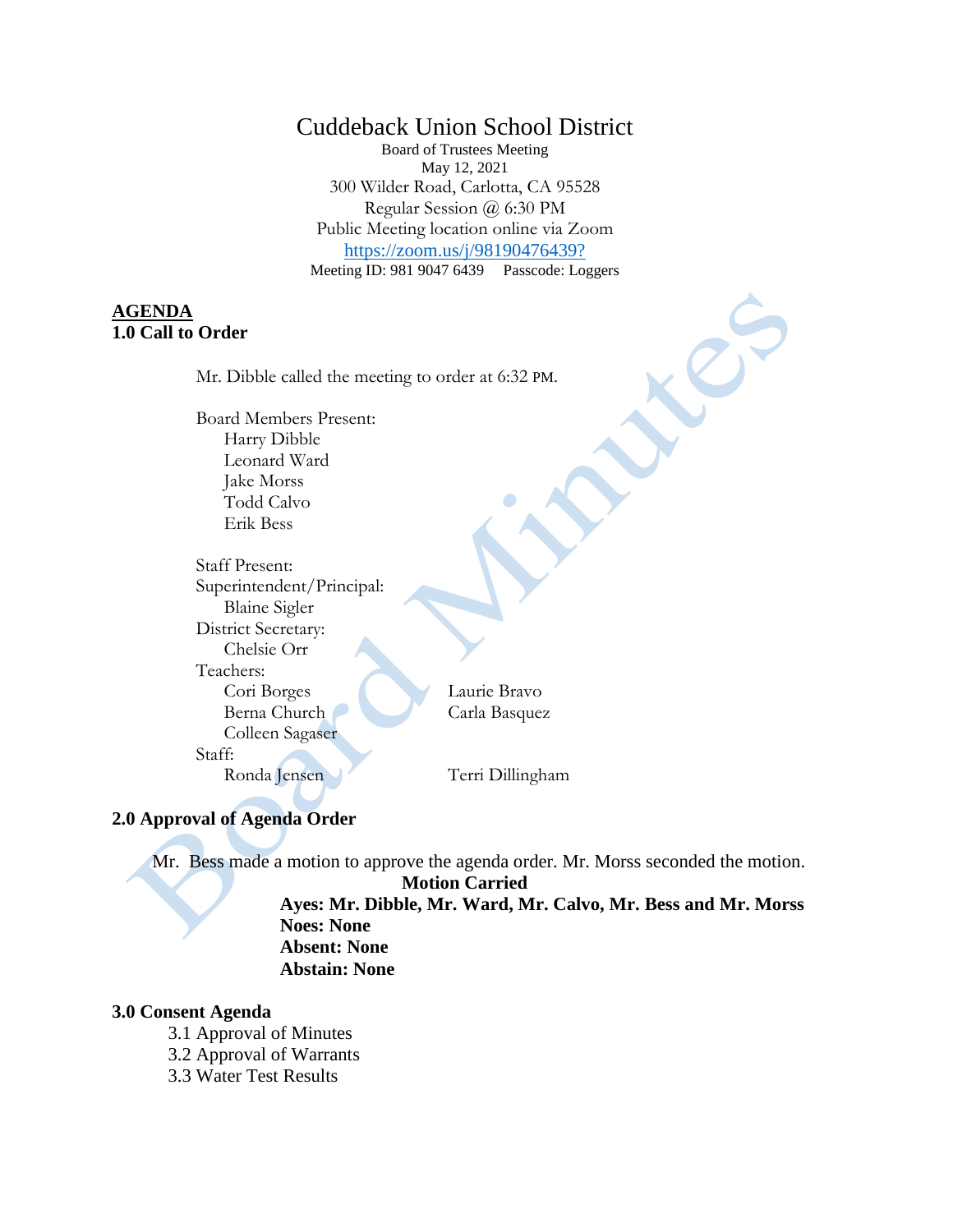Mr. Calvo made a motion to approve the consent order. Mr. Ward seconded the motion. **Motion Carried Ayes: Mr. Dibble, Mr. Ward, Mr. Calvo, Mr. Bess and Mr. Morss Noes: None Absent: None Abstain: None**

#### **4.0 Community Comment**

Mrs. Church thanked Mr. Sigler and the Board for the pizzas to celebrate teacher appreciation week. Teacher appreciation week was May 3-7.

#### **5.0 Community Comment Related to LCAP**

No community comment related to the LCAP noted.

#### **6.0 Information, Discussion, Action Items**

6.1 Information Item: Classified Employee Recognition Award

Mr. Sigler presented Mrs. Dillingham with the classified employee of the year award. Mrs. Dillingham received a large redwood plague in honor of her service and dedication to Cuddeback School.

6.2 Discussion/Possible Action Item: Certificated Salary Schedule Increase Presentation

Mrs. Borges presented the board with the faculty's salary schedule increase request. The certificated salary schedule increase will be discussed by the Board and Mr. Sigler in the closed session.

6.3 Discussion/Possible Action Item: Consider Adoption of the Expanded Learning Opportunities Grant Plan for Cuddeback UESD

Mr. Dibble made a motion to approve the adoption of the Expanded Learning Opportunities Grant Plan. Mr. Bess seconded the motion.

#### **Motion Carried**

**Ayes: Mr. Dibble, Mr. Ward, Mr. Calvo, Mr. Bess and Mr. Morss Noes: None Absent: None Abstain: None**

6.4 Discussion/Possible Action Item: Consider Approval of 2021 Class Trip Itinerary

Mr. Ward made a motion to approve the 2021 class trip itinerary. Mr. Calvo seconded the motion.

#### **Motion Carried**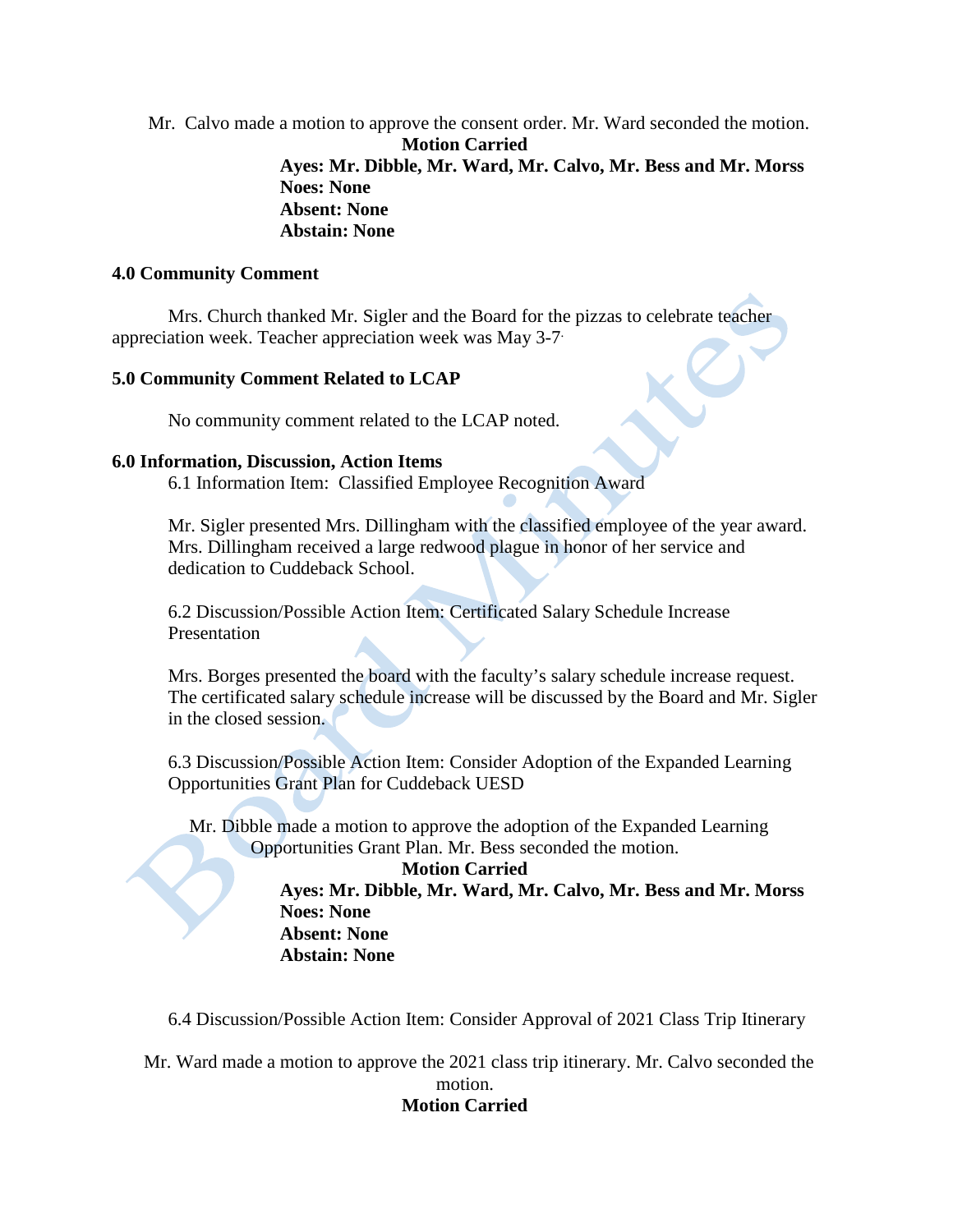**Ayes: Mr. Dibble, Mr. Ward, Mr. Calvo, Mr. Bess and Mr. Morss Noes: None Absent: None Abstain: None**

6.5 Discussion/Possible Action Item: Consider Acceptance of Certificated Employee Resignation

Mr. Bess made a motion to accept Ms. Linari's resignation. Mr. Ward seconded the

motion. **Motion Carried Ayes: Mr. Dibble, Mr. Ward, Mr. Calvo, Mr. Bess and Mr. Morss Noes: None Absent: None Abstain: None**

### **7.0 Superintendent's Report**

### **8.0 Board Reports**

### **9.0 Public Comment Regarding Closed Session Items**

### **10.0 Closed Session**

Mr. Dibble called the closed session to order at 7:35 PM.

10.1 Certificated Salary Schedule Increase

Mr. Dibble adjourned the closed session at 8:15 PM.

# **11.0 Report Action Taken During Closed Session**

No action taken during closed session. The Board requested Mr. Sigler continue negotiations regarding the certificated salary schedule increase.

# **12.0 Adjourn**

Mr. Dibble adjourned the meeting at 8:18 PM.

# **Upcoming Meeting Dates:**

June 23 & 24

Respectfully Submitted, Chelsie Orr District Secretary